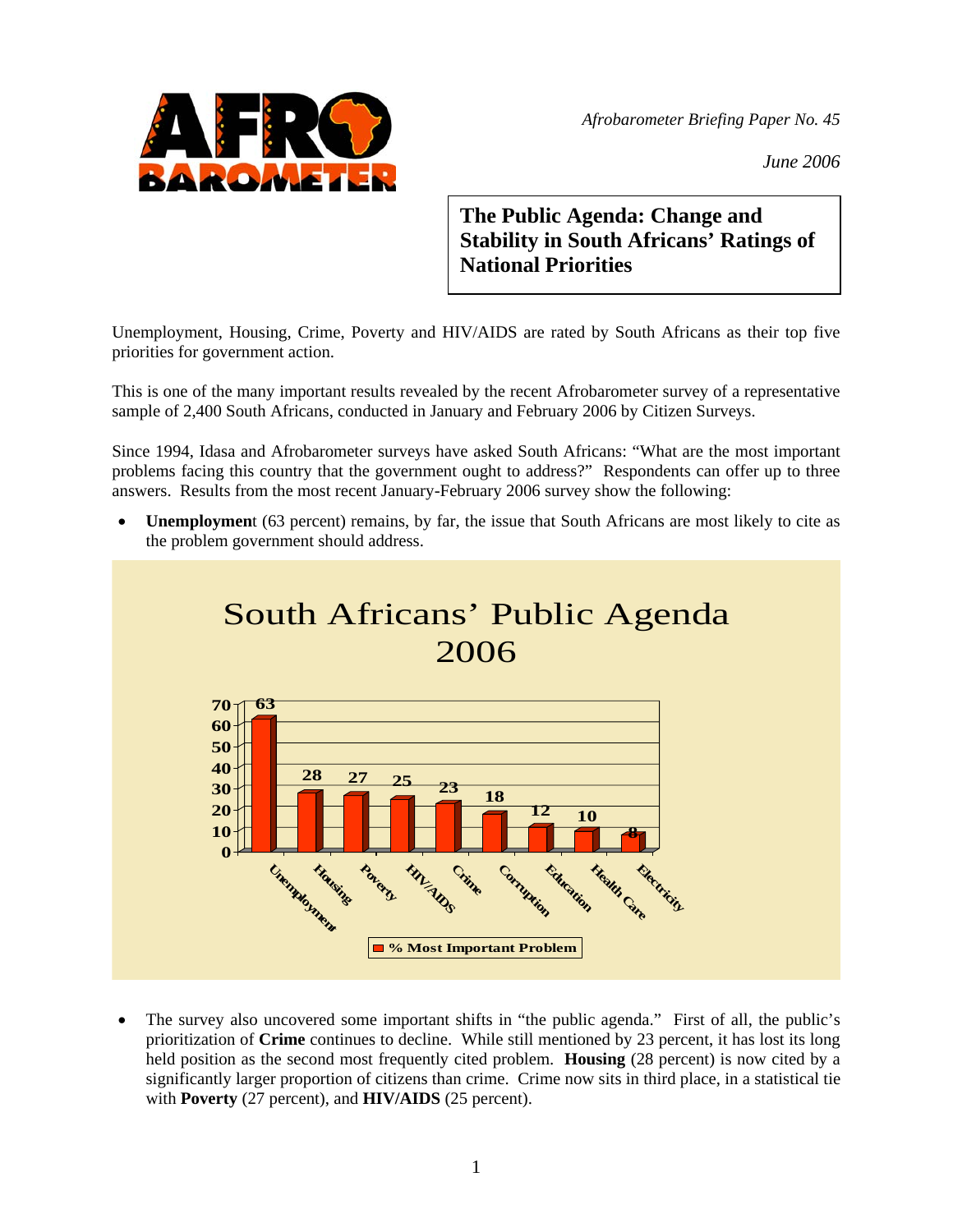• **HIV/AIDS** has been steadily escalating up the public conscious ever since 2000, but the 25 percent figure measured in early 2006 marks the first time since then that there has been a decline in the numbers of South Africans prioritizing the issue.



- Moving to the problems mentioned by less than 20 percent, the survey shows that that **Corruption** continues its ascent up the ladder of national concerns. Referred to by les than 1 percent in our first survey following the 1994 election, almost one in five South Africans (18 percent) now see it as one of the most important problems in the country. Along with HIV/AIDS, growing public concerns over Corruption constitute the largest increases we have seen since 1994.
- **Education** (12 percent) and **Health Care** (10 percent) round out the list of problems cited by 10 percent or more.
- In contrast to the common wisdom, the survey does not find major differences across racial groups. For example, a majority of respondent from each race group rate unemployment first, and around one quarter of each group pick poverty. Yet there are some notable differences on other issues. African respondents were far *more* likely to mention HIV/AIDS (27 percent), Roads and Infrastructure (18 percent), Water (17 percent), and Electricity (9 percent) than white, coloured or Indian respondents. Africans were *less* likely to mention Crime (18 percent) or Corruption (15 percent) than other respondents.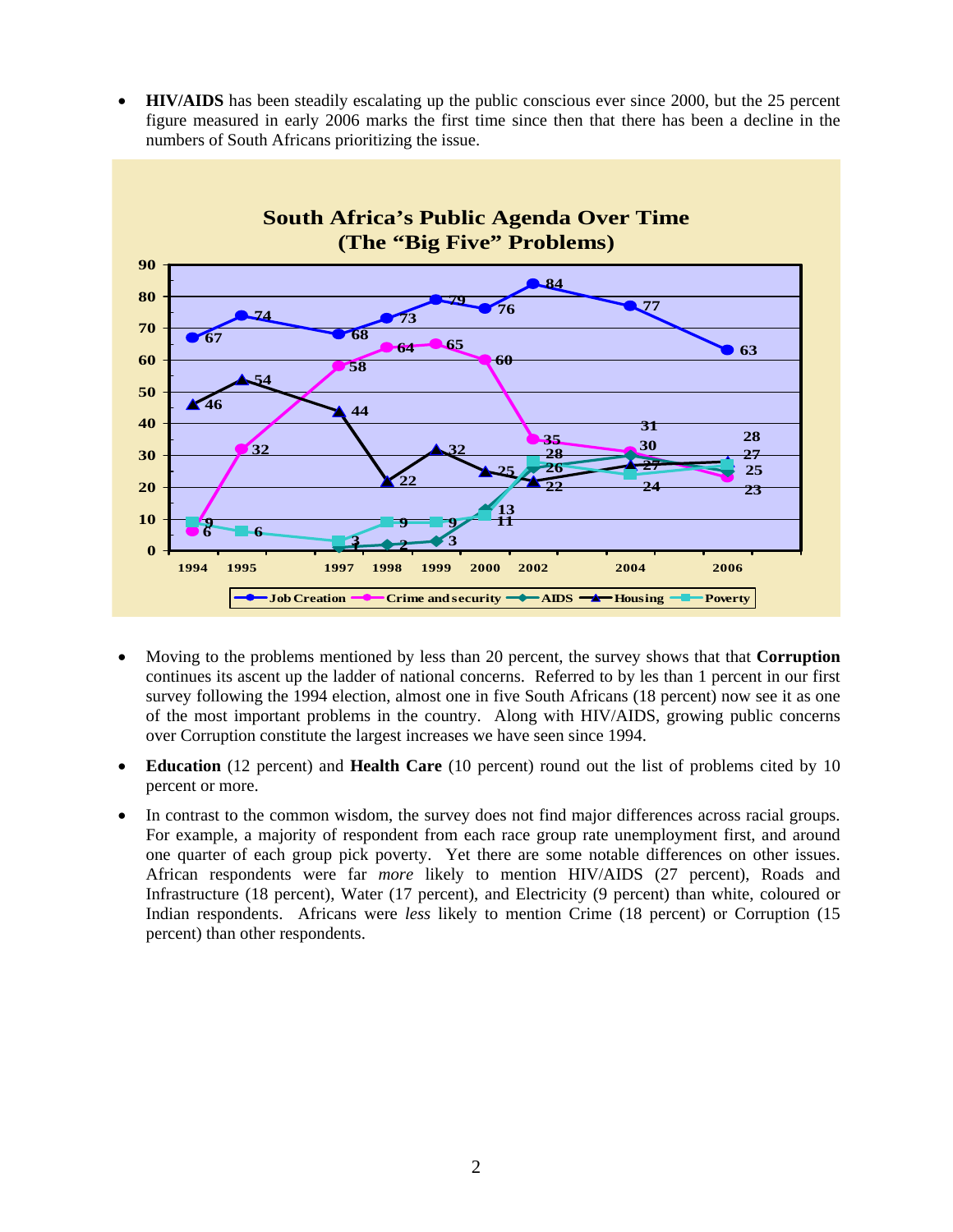

- Finally, people expect government to be able solve their important problems. Referring to the problem or issue they mentioned first, we asked respondents "how likely is it that government will solve your most important problem within the next few years?" Almost six in ten say that it is "likely" (38 percent) or "very likely" (21 percent).
- Notably, respondents were most optimistic about the government's ability to solve unemployment and the AIDS crisis: 63 percent of those who mentioned either problem thought the government would resolve the problem "within the next few years." Less than half of those who prioritized Corruption (48 percent) or Crime (47 percent) thought the government could solve these problems.